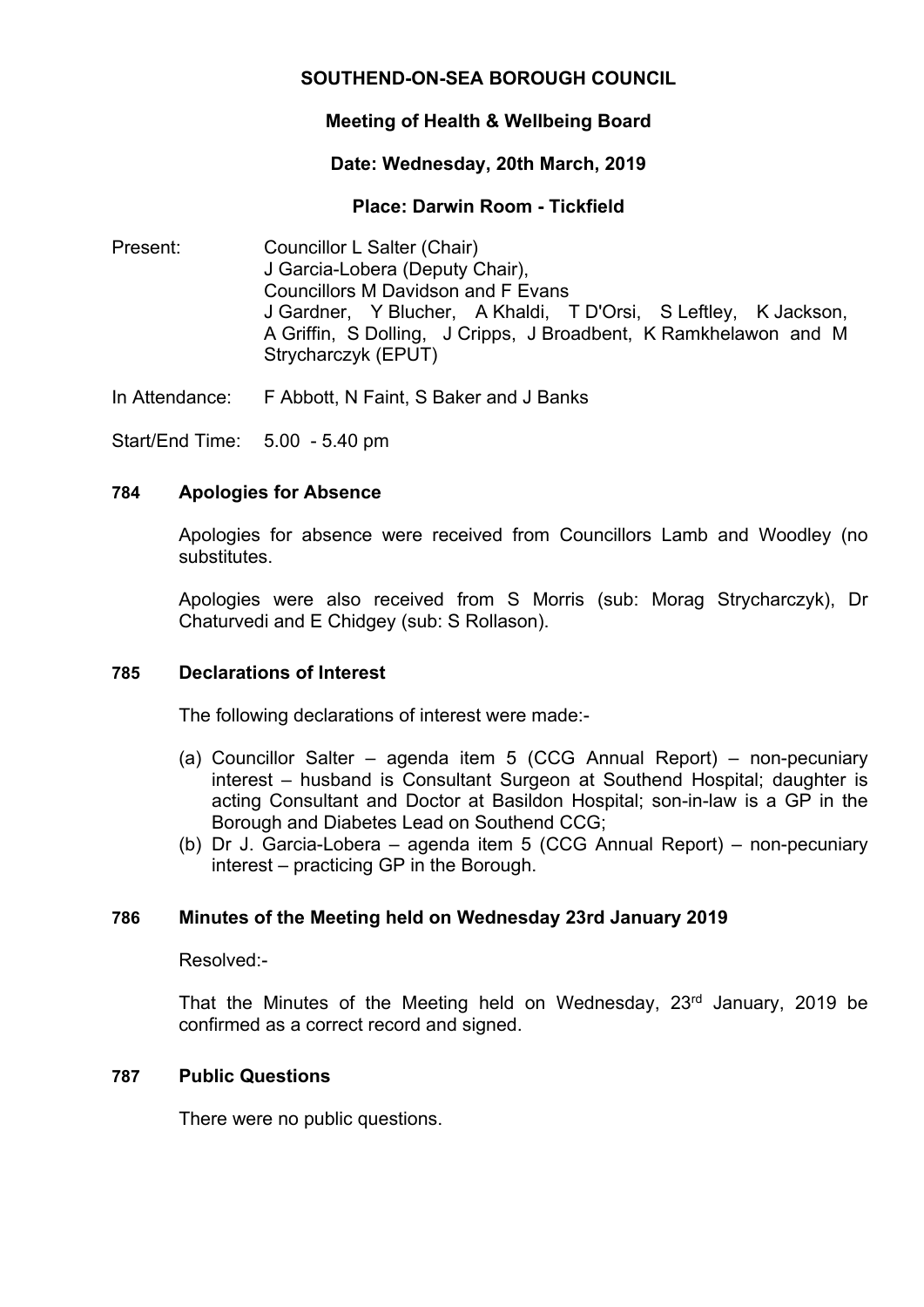## **788 CCG Annual Report**

The Board considered a report of the Interim Accountable Officer, Southend and Castle Point & Rochford CCGs which presented the Southend CCG draft Annual Report 2018/19, for review and feedback. The Chair provided clarification on the status of the draft Annual Report, in particular that this is an early draft for comment on its content, narrative and style.

The Interim Accountable Officer also explained that as this was an early skeleton draft, the nature of the data is therefore incomplete and is subject to concurrent review processes in order to comply with the CCG statutory deadlines for audit and publication by the end of May.

The Board made the following comments:-

- Welcomed the opportunity to comment on the draft report
- Document is very readable and contains a lot of detail of the work undertaken in 2018/19 and is a good summary of the work of the CCG
- Useful to add signposting in document.

#### Resolved:-

To endorse the Southend CCG's Draft Annual Report 2018/19 and noted that an updated draft of the Annual Report will be circulated to the Board in April, prior to its submission to NHS England.

### **789 A Better Start Southend Progress Update**

The Board considered a report of the Director, A Better Start Southend (ABSS) which provided an update from the Chair of ABSS on key developments since the last meeting of the Health & Wellbeing Board.

The Chair of ABSS highlighted in particular the success in engaging families in target wards and how taking learning from the programme across the area more widely. The Chair referred to the 'Who's the Expert' family friendly conference taking place on Thursday 11<sup>th</sup> April 2019 which will provide opportunities for partners to come together to share the latest development in co-production and service design.

Resolved:-

That the report be noted.

### **790 Southend Better Care Fund 2019/20**

The Board considered a report of the Strategic Director of Finance and Resources setting out the operation of the Better Care Fund Pool during 2018/19. The report outlined the proposals with regard to the carers support jointly commissioned pilot going forward, as set out in paragraph 4 of the report.